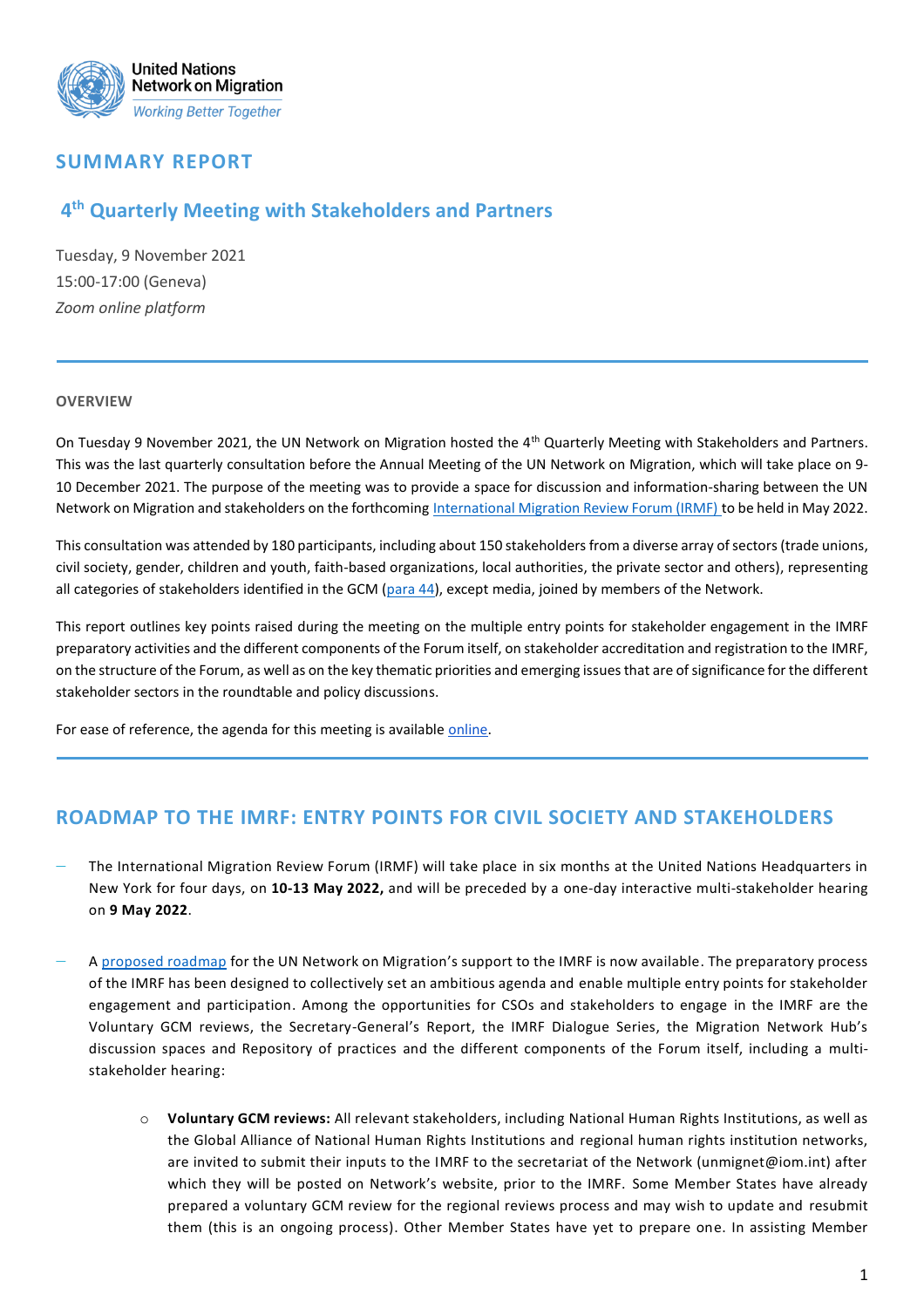States in elaborating, revising or updating voluntary GCM reviews, the Network recommends the meaningful inclusion of stakeholders' perspectives in these reviews, in line with the GCM guiding principles.

- o **Platforms for stakeholder engagement at the country and regional level:** Consultative processes at national and regional level, with support of IOM and of the Country and Regional Networks, will play an important role in providing meaningful platforms for stakeholder engagement in the preparations for the IMRF. This will also be key to highlight examples of cooperation between states, between stakeholders and states, but also gaps within regions and GCM objectives that are less well-covered.
- o **IMRF Dialogue Series:** To support Member States and relevant stakeholders in preparing for the IMRF, the Network will host the Migration Dialogue Series on the Hub (December 2021 – April 2022). These webinars will provide a space where Member States and stakeholders can discuss approaches towards achieving effective, principled migration governance for the benefit of all. These deliberations are designed to assist Member States and other relevant stakeholders to prepare for the **Forum's roundtables and policy debate**. They will also provide input for the background notes for each of the roundtables and for the policy debate. The Migration Dialogues will be comprised of two types of online discussions:
	- (i) Webinars on the clusters of GCM objectives that will be covered under each of the four roundtables of

- (ii) Webinars on gaps and emerging challenges relevant to the implementation of the GCM.
- o **Migration Network Hub – Discussion Spaces:** The Hub provides [online discussion spaces](https://migrationnetwork.un.org/hub/discussion-space) in order to enable interaction, knowledge-sharing and learning on topics related to the implementation of the Global Compact for Migration among Member States and other stakeholders. Dedicated discussion spaces will be created on the Hub prior to each webinar as part of the IMRF Dialogue Series.
- o **Migration Network Hub – Repository of Practices**: Stakeholders can submit practices pertaining to GCM implementation via the Hub. These practices will undergo a peer review process before being posted on the Hub and taking part of the growing collection of practices demonstrating what governments, organizations, and people around the world are doing to promote the well-being of migrants and their communities. The ["Repository of Practices"](https://migrationnetwork.un.org/hub/repository-of-practices/about) will showcase replicable practices and serve as an inspiration for actors involved in GCM implementation at the global, national, regional, and local levels.
- o **Secretary-General's Report:** In preparing the Report, the Network consulted Member States, UN entities and stakeholders. The drafting process of the SG's report is now close to finalizing. Drawing from the inputs received during two consultations with stakeholders held by the Network in July 2021, from several subsequent consultations and from the written inputs submitted by stakeholders as part of the regional reviews process, the report will be launched in **February 2022** in New York. The Network will organize a dedicated event which will represent a good opportunity to build momentum.
- o **Interactive multi-stakeholder hearing prior to the IMRF:** The Network will support the Office of the President of the General Assembly (OPGA), in the organization of the informal interactive multi-stakeholder hearing one day prior to the IMRF. The Network will organize an open consultation with stakeholders to receive inputs and suggestions on the organization, agenda and speakers for the multi-stakeholder hearing. A representative of civil society and stakeholders will present a summary of the hearings during the opening segment of the plenary. Stakeholders will have the chance to nominate rapporteurs within the registration forms.

### **STAKEHOLDER ACCREDITATION AND REGISTRATION**

- − A **note on stakeholder registration and engagement** in the IMRF will be released by the Office of the President of the UN General Assembly (OPGA) in the coming weeks and will be made available on the Network's [website.](https://migrationnetwork.un.org/international-migration-review-forum-2022)
- The [Modalities Resolution](https://migrationnetwork.un.org/global-compact-migration-follow-and-review) calls for an accreditation and registration process. The following organizations are considered as already accredited to participate in the IMRF and the multi-stakeholder hearing, and will be invited to register in due course in order to participate in the forum:

the Forum , and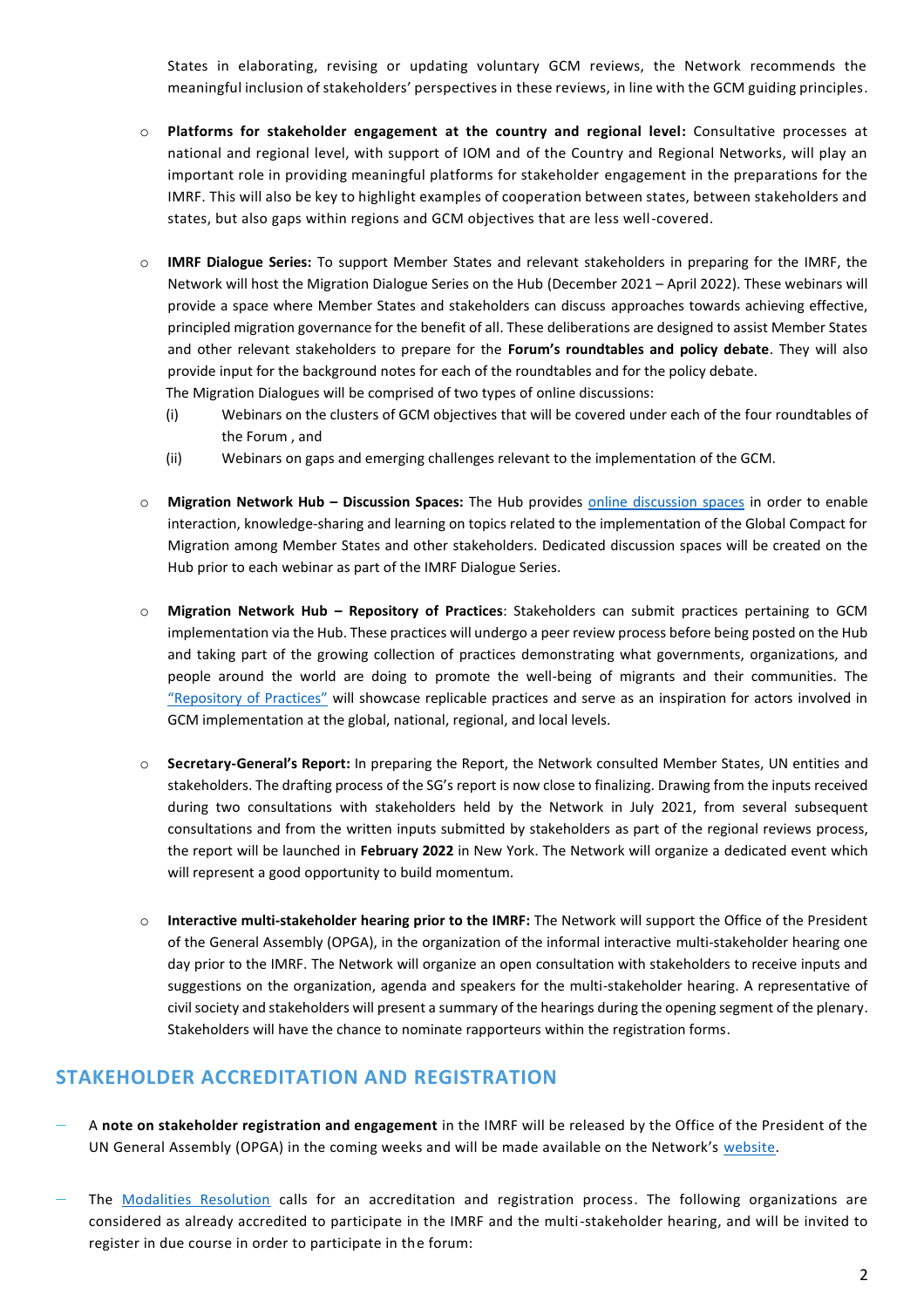- o The non-governmental organizations that are in consultative status with the Economic and Social Council (ECOSOC).
- o All stakeholders that were accredited to the preparatory process of the intergovernmental consultations of the GCM or that were accredited to participate in the Intergovernmental Conference to adopt the GCM (lists availabl[e here\)](https://migrationnetwork.un.org/international-migration-review-forum-2022).
- − Non-ECOSOC accredited NGOs and other stakeholders that have not already been accredited in the context of the GCM and that are interested in participating in the IMRF and informal multi-stakeholder hearing will be able to newly apply for accreditation to the IMRF An open call for accreditation will be launched in mid-December and remain open until mi-January. These and subsequent dates are pending approval from the OPGA and will be clarified in a Note on Stakeholder Engagement on the IMRF to be released soon (TBC).
- The President of the General Assembly will draw up a list of other representatives of relevant non-governmental organizations, academic, scientific and knowledge-based institutions, the private sector, trade unions, faith-based, migrant and youth organizations, diaspora communities and other relevant stakeholders, who may attend and participate in the Forum, taking into account the principles of transparency and of equitable geographical representation, with due regard to the meaningful participation of women. The PGA will submit the list to Member States for their consideration on a non-objection basis, no later than three months before the IMRF.
- − More information on how stakeholders will be able to express their interest to speak and to contribute in the different components of the Forum will be available in the Note released by the OPGA.

### **STRUCTURE OF THE IMRF**

- o **Four interactive multi-stakeholder round tables** (during the first day and the morning of the second day of the Forum).
	- All [23 objectives of the Global Compact](https://www.migrationdataportal.org/fr/global-compact-for-migration) shall be covered in the following indicative way:
		- (i) Round table one: objectives 2, 5, 6, 12 and 18;
		- (ii) Round table two: objectives 4, 8, 9, 10, 11, 13 and 21;
		- (iii) Round table three: objectives 14, 15, 16, 19, 20 and 22;
		- (iv) Round table four: objectives 1, 3, 7, 17 and 23.
	- Each round table will be co-chaired by two Member State representatives, to be appointed by the President of the General Assembly. Adequate space should be reserved during each round table for participation of non-governmental stakeholders and representatives of local authorities, as well as of regional processes, platforms and organizations
- o **A policy debate** (in the afternoon of the second day of the Forum):
	- The technical summaries of the round tables will be presented at the beginning of the policy debate.
	- The Director General of the IOM, as Coordinator of the Network, will facilitate the policy debate focusing on challenges in the implementation of the Global Compact, including links with the 2030 Agenda for Sustainable Development.
	- The policy debate will also consider possible guidance for the United Nations system to strengthen its efforts in improving system-wide effectiveness and coherence and in supporting Member States in implementing the Global Compact.
- **Plenary discussions** (during the third and fourth days of the Forum):
	- The plenary will be divided into an opening segment, a general debate and a closing segment;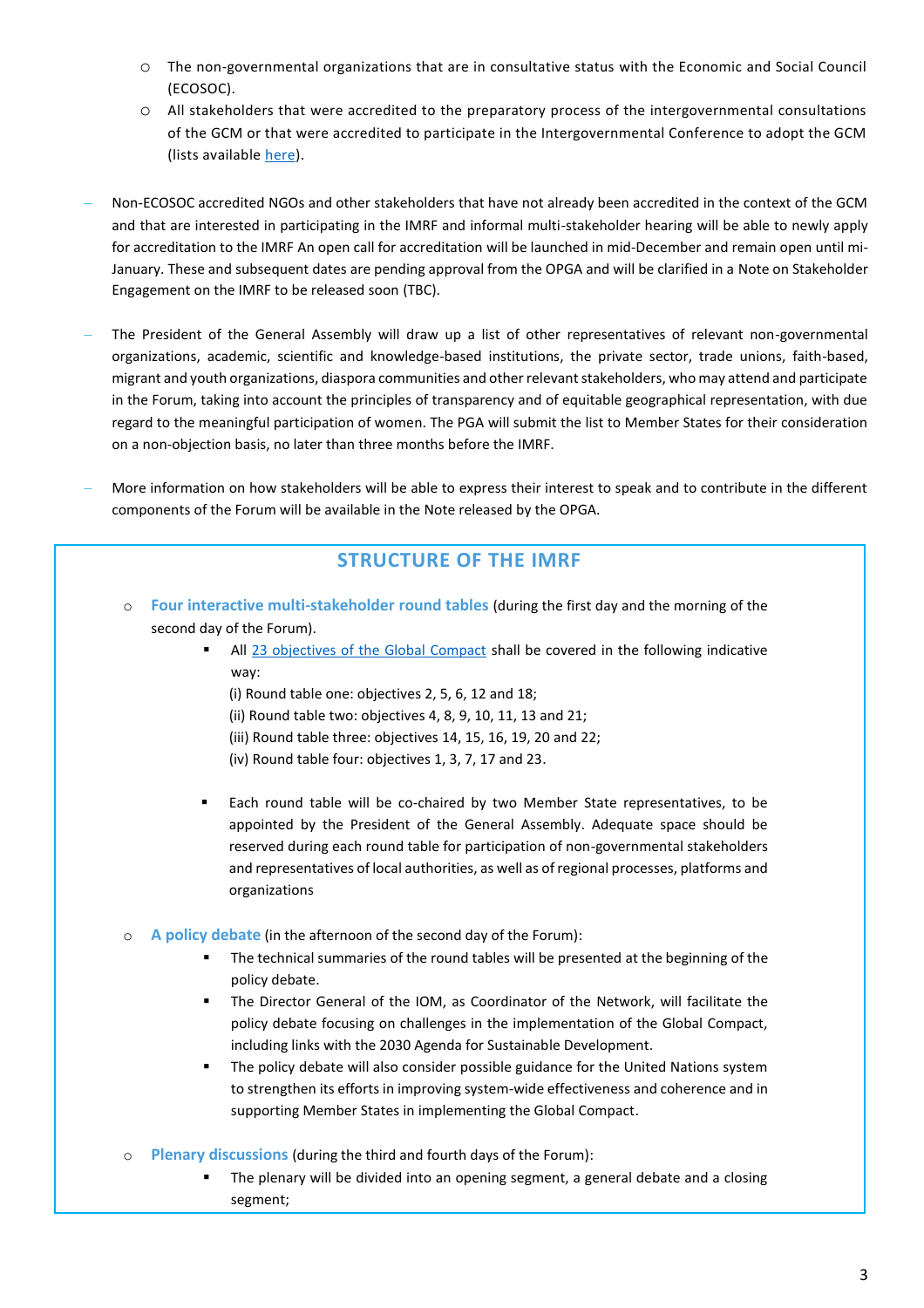|                                                                                                       | The opening segment of the plenary shall feature statements from the President of    |
|-------------------------------------------------------------------------------------------------------|--------------------------------------------------------------------------------------|
|                                                                                                       | the General Assembly, the Secretary-General, the Director General of the IOM, one    |
|                                                                                                       | representative from the migrant community, and a representative from civil society;  |
|                                                                                                       | Member States are encouraged to present the results of their reviews of progress in  |
|                                                                                                       | implementing the Global Compact, on a voluntary basis and in collaboration with      |
|                                                                                                       | relevant stakeholders, as part of their national statements;                         |
|                                                                                                       | The PGA is invited to deliver remarks in the closing segment.                        |
| Adoption of the Progress Declaration (during the closing section of the Forum) containing:<br>$\circ$ |                                                                                      |
| ٠                                                                                                     | An evaluation of the overall progress made with respect to the implementation of the |
|                                                                                                       | 23 objectives of the Global Compact at all levels;                                   |

- An identification of the key challenges, opportunities and emerging issues related to the implementation of the Global Compact, and the scope for further international cooperation on international migration;
- Recommendations on the implementation of the Global Compact, as appropriate.

# **SUMMARY OF STAKEHOLDER AND CIVIL SOCIETY INPUTS**

#### *Key thematic priorities and emerging issues*

− During this consultation, stakeholders have highlighted **key thematic priorities and emerging issues** that are of significance for their sectors in the round tables and policy discussions, such as but not limited to: climate change and migration, with an emphasis on the need to acknowledge injustices, loss and damages and to deliver funding to developing countries; adequate protection from a human rights perspective; inclusion of migrants in the pandemic recovery and response; migrant workers' rights, freedom of expression and association; skills mobility, development and recognition; decent work and the need for a new social contract, abolishment of the sponsorship system; access to services; safe and regular pathways; mixed migration; rights and protection at borders and the need to end pushback practices; challenges linked to the temporary migration policies and the need for permanent protections; the need for coherence between the GCM and the refugee policy frameworks; the need to ensure equality, non-discrimination, racial justice and freedom from economic coercion and the need for an intersectional approach considering gender and race as central and cross-cutting aspects; the need to put an end to the dehumanization of migrants and to adopt people-centered and migrant-centered approaches.

#### *Process*

- − Stakeholders stressed the need for resources, structures and coordination at the national level in order to allow a meaningful engagement of civil society and stakeholders in the preparatory phase, during the IMRF itself and beyond.
- Stakeholders questioned the limitation of selection of one rapporteur/ representative only for all of civil society and stakeholders. This rapporteur will present a summary of the hearings during the opening segment of the plenary. Some stakeholders expressed the need for more than one person to be able to speak for all of civil society. The Network responded that a dedicated discussion could be organized on this subject and that it will encourage the coordinated development of key messages among all stakeholders for the rapporteur who will deliver this summary.
- Questions and concerns have been raised by stakeholders on the registration and accreditation process, in particular for NGOs that do not have the ECOSOC status. The Network detailed the process for these organizations (see above).
- − Stakeholders emphasized the need for a strong, inclusive and broad engagement of civil society and stakeholders, and for substantive and meaningful dialogues spaces, not only during the IMRF itself, but also before and after the Forum. They outlined that their engagement should not be limited to one day before the IMRF (multi-stakeholder hearing) but that it should be a long-term process. They called upon the UN Network on Migration to play an important role in facilitating the meaningful participation of CSOs and stakeholders, with a special emphasis on the participation of migrants, young, grassroots organizations, local authorities and communities. Stakeholders underlined the need for accountability mechanisms in order to go beyond the Voluntary GCM Reviews to assess progress in the implementation of the GCM. They pointed out the need to focus on GCM's practical implementation and relevance on the ground.